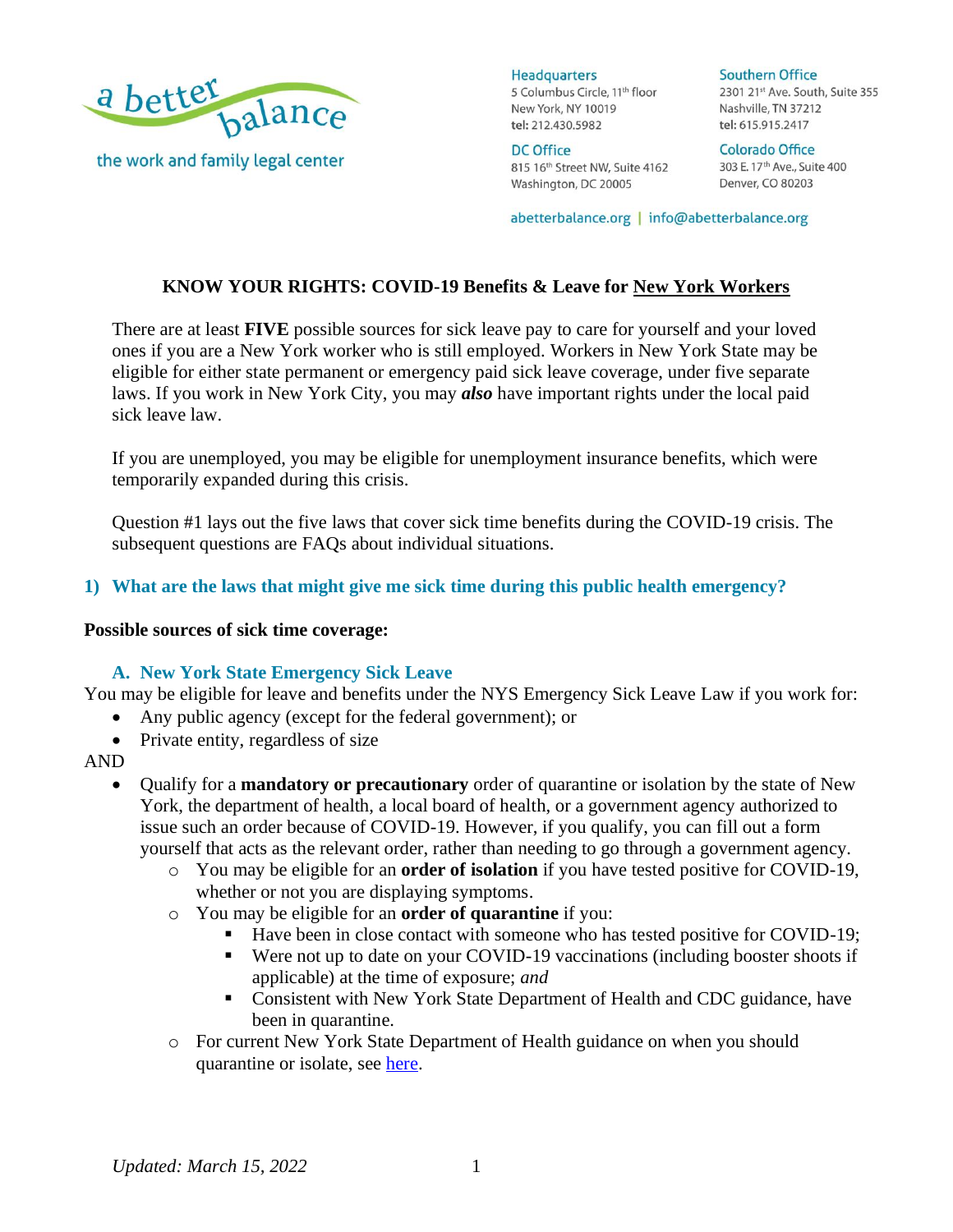

the work and family legal center

**Headquarters** 5 Columbus Circle, 11<sup>th</sup> floor New York, NY 10019 tel: 212.430.5982

**DC Office** 815 16th Street NW, Suite 4162 Washington, DC 20005

**Southern Office** 2301 21st Ave. South, Suite 355 Nashville, TN 37212 tel: 615.915.2417

**Colorado Office** 303 E. 17th Ave., Suite 400 Denver, CO 80203

abetterbalance.org | info@abetterbalance.org

# • **Instead of getting an order from a government agency, if you qualify, you can fill out a form yourself affirming that you meet the criteria, which may be used as if it were an individual order of quarantine or isolation.**

- o NOTE: An order of quarantine when you return to the U.S. from a trip to a country that has a level 2 or 3 health notice from the Center for Disease Control and Prevention does not qualify you for New York State Emergency Sick Leave benefits if the trip was personal (non-business) and you were provided notice of the travel health notice.
- o For information on obtaining an order of quarantine or isolation, see [here.](http://docs.paidfamilyleave.ny.gov/content/main/forms/PFLDocs/obtain-order-of-quarantine.pdf) For more information on COVID-19 quarantines and isolations, see [here.](https://coronavirus.health.ny.gov/new-york-state-contact-tracing)

*You are not eligible for* leave and benefits under NYS Emergency Sick Leave for the following reasons:

- you are not sick *and* can work remotely (or can otherwise work safely); or
- the order of quarantine or isolation is no longer in effect.

New York State Emergency Sick Leave covers the length of your quarantine or isolation order by providing sick pay directly from your employer for 5 calendar days if your employer has either between 11 and 99 employees, or 10 or fewer employees with a net annual income of more than \$1 million in the last tax year, and 14 calendar days if your employer has 100 or more employees or a public employer of any size (other than the federal government). If your employer has 10 or fewer employees (and a net income of less than \$1 million) or your quarantine/isolation order goes longer than what is required from your employer, you can apply for special paid family leave/temporary disability insurance benefits to cover the unpaid portion of the order.

**If your minor child is eligible for a mandatory or precautionary order of quarantine or isolation (including through completing the form described above) and you must leave work to care for them** *and* **you work for a private sector (non-government) employer,** you can apply for special paid family leave benefits during the period of quarantine or isolation. For additional information on quarantine and K-12 schools, see [here.](https://coronavirus.health.ny.gov/new-york-state-contact-tracing)

**If you are or were previously subject to a period of mandatory quarantine or isolation during which you used sick time under the New York State Emergency Sick Leave law, and subsequently test positive for COVID-19, you may be eligible for additional sick time under the law.** An employee can qualify for sick leave under New York's COVID-19 sick leave law for up to three orders of quarantine or isolation.

#### **B. New York State and New York City Earned Safe & Sick Time Laws**

You may be eligible for sick time if you work as an employee in New York State and do not work for the government, regardless of number of hours worked. Workers throughout the state (including New York City) may be covered under the state law, while those who work in New York City may also have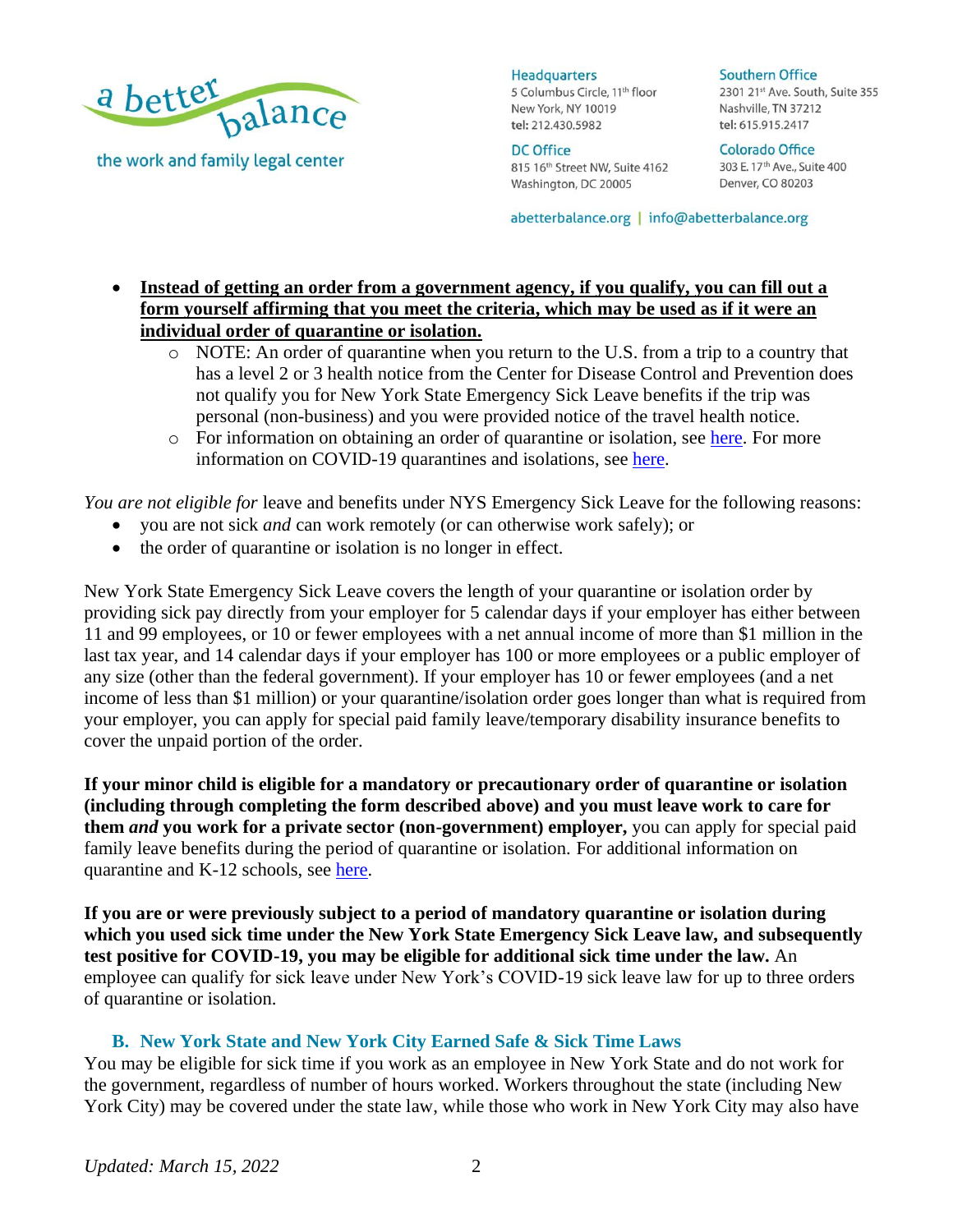

**DC Office** 815 16th Street NW, Suite 4162 Washington, DC 20005

**Southern Office** 2301 21st Ave. South, Suite 355 Nashville, TN 37212 tel: 615.915.2417

**Colorado Office** 303 E. 17th Ave., Suite 400 Denver, CO 80203

abetterbalance.org | info@abetterbalance.org

rights under the city's sick time law. Both laws apply if you are a full-time, part-time, or temporary employee.

Both laws allow you to use your sick time if you or a member of your family is sick, hurt, or needs medical attention (including preventive care), including due to COVID-19.

In addition, the New York City sick time law makes it clear that you can use the sick leave if as a result of a public health emergency your business is closed or your child's school or place of care is closed. The New York State sick time law does not allow you to use your sick time because your child's school or daycare is closed unless you would otherwise be able to use your sick time (for example, if you are sick or caring for a sick family member). However, because the law allows you to use sick time for preventive care, depending on the type of health emergency and reasons for closure, you may be able to use your sick time because your work or your child's school is closed.

You can find more information about New York State's sick time law [here](https://www.abetterbalance.org/resources/know-your-rights-new-york-state-paid-sick-time/) and about New York City's sick time law [here.](https://www.abetterbalance.org/resources/know-your-rights-new-york-city-paid-sick-time/)

#### **The amount of sick time that you're entitled to depends on the size of your employer.**

- Under both laws, you earn **1 hour** of sick time for every **30 hours** worked. You start earning paid sick time immediately when you start working for your employer and you can use it as soon as it's earned, no matter how long you have been employed.
	- o The amount of time you will be able to use will depend on the size of your employer. If your employer has **99 or fewer workers**, you can use up to **40 hours** per year. If your employer has **100 or more workers**, you can use up to **56 hours** per year. If your employer has **fewer than 5 workers** *and* a net income of less than \$1 million in the last tax year, your sick time may be unpaid—but you can't be fired or punished for taking it.
	- o If you work in New York City, you may be covered by both laws—in that case, generally speaking, your sick time under the City and State law will run concurrently (so, for instance, if you take eight hours of sick time, it will count towards both your New York State and New York City sick time allotment).

### **C. New York State COVID-19 Vaccination Leave and New York City Child Vaccination Leave**

You may be eligible for dedicated paid leave to receive the COVID-19 vaccine if you work as a public or private sector employee in New York State, regardless of number of hours worked. The vaccination leave law applies if you are a full-time, part-time, or temporary employee. Workers throughout the state (including New York City) may be covered under the state vaccination leave law.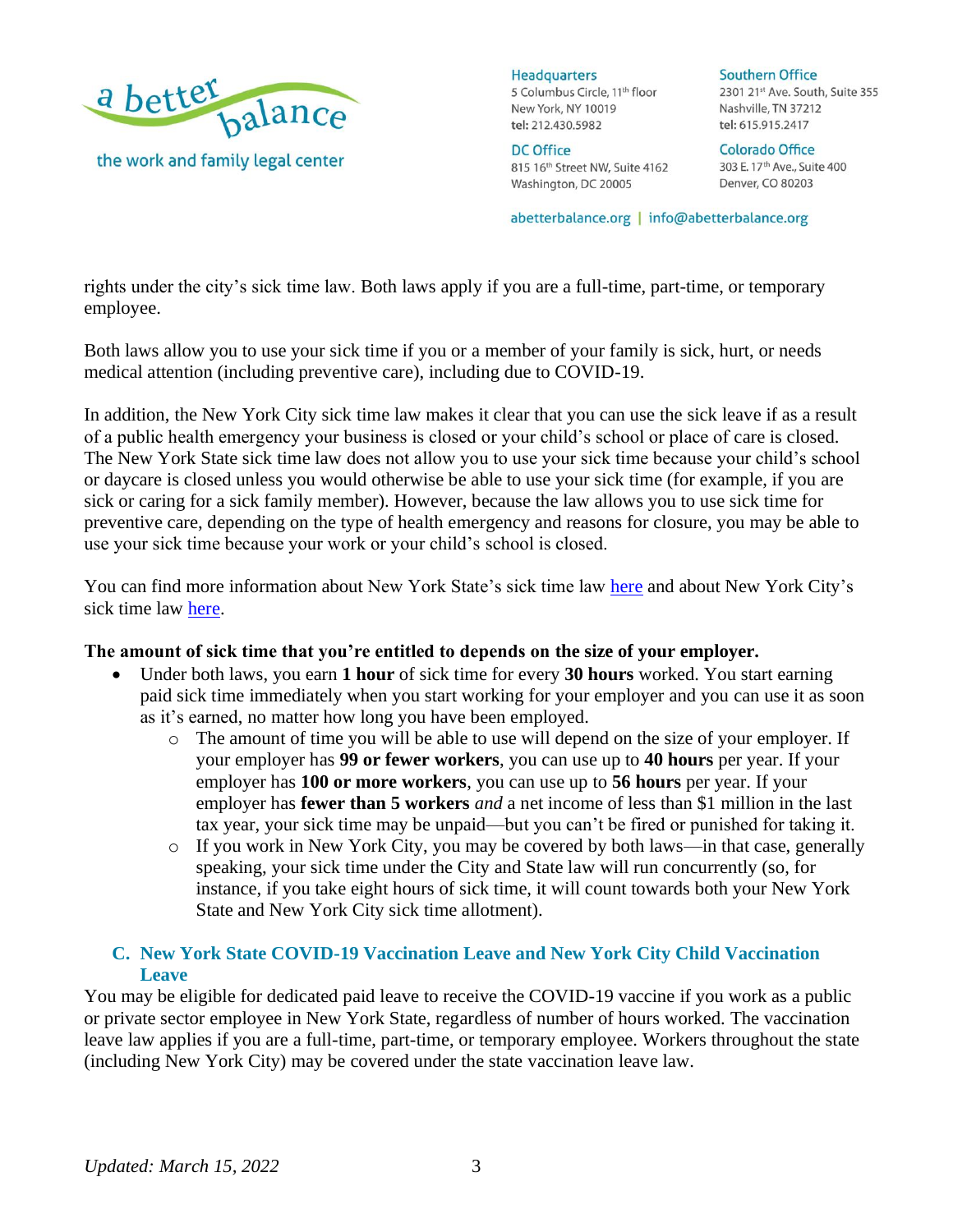

**DC Office** 815 16th Street NW, Suite 4162 Washington, DC 20005

**Southern Office** 2301 21st Ave. South, Suite 355 Nashville, TN 37212 tel: 615.915.2417

**Colorado Office** 303 E. 17th Ave., Suite 400 Denver, CO 80203

abetterbalance.org | info@abetterbalance.org

The vaccination leave law allows you to take **up to 4 hours of paid leave per vaccine injection** to be vaccinated for COVID-19. This vaccination leave is in addition to any other leave to which you may be entitled. Vaccination leave under this law **cannot** be used to recover from the side effects of the COVID-19 vaccine or to help someone else get the vaccine, but workers may be eligible for sick time for these reasons under the New York State or New York City sick time laws.

COVID-19 vaccination leave under this law is available beginning on **March 12, 2021 until December 31, 2022**.

Additionally, under New York City's child vaccination leave law, you may be eligible for dedicated *paid* leave **to help your child receive and recover from the COVID-19 vaccine** if you work in New York City, regardless of number of hours worked. The vaccination leave law applies if you are a fulltime, part-time, or temporary employee. This leave is only available for a minor child or a child who is unable to care for themselves because of a mental or physical disability.

The child vaccination leave law allows you to take **up to 4 hours of paid leave per vaccine injection per child** to help your child receive the COVID-19 vaccine and recover from related side effects. For example, if you have two children, both of whom receive a vaccine that requires two doses, you could take up to a total of 16 hours of COVID-19 child vaccination time. This vaccination leave is in addition to your earned sick time to which you may be entitled under the New York City Earned Safe & Sick Time Law.

COVID-19 child vaccination leave under this law is available beginning on **November 2, 2021 until December 31, 2022**.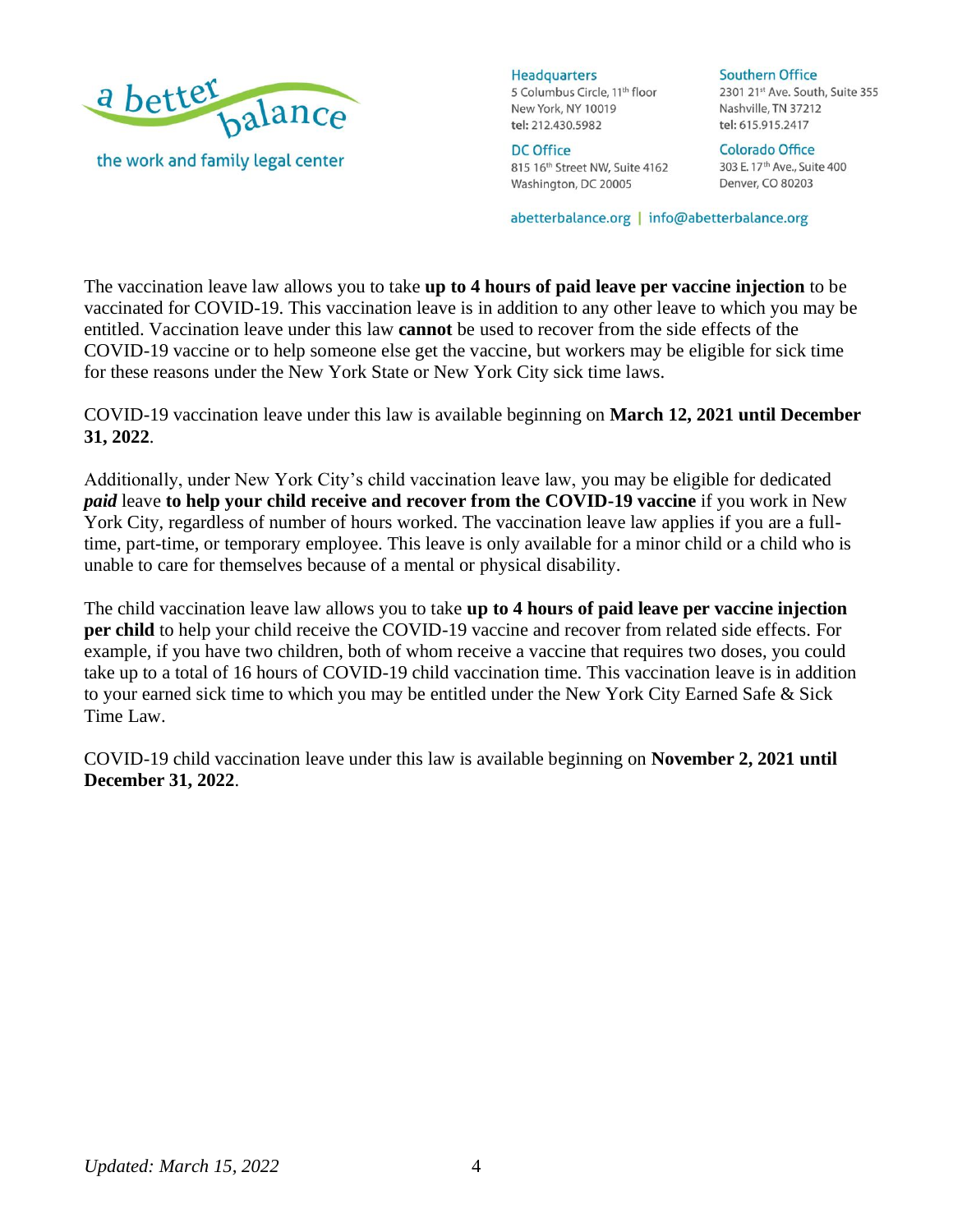

**DC Office** 815 16th Street NW, Suite 4162 Washington, DC 20005

**Southern Office** 2301 21st Ave. South, Suite 355 Nashville, TN 37212 tel: 615.915.2417

**Colorado Office** 303 E. 17th Ave., Suite 400 Denver, CO 80203

abetterbalance.org | info@abetterbalance.org

# FREQUENTLY ASKED QUESTIONS ABOUT THESE RIGHTS

# **1) I am not currently able to work or telework because I have coronavirus symptoms and am seeking a diagnosis or have been ordered by the government or advised by a health care provider to quarantine. What can I do to receive income while I'm not working?**

**New York State Emergency Sick Leave:** You may be eligible for New York State emergency sick leave **IF** you can obtain a specific, personal government-issued mandatory or precautionary order of quarantine or isolation. **Instead of getting an order from a government agency, if you qualify, you can fill out a form yourself affirming that you meet the criteria, which may be used as if it were an individual order of quarantine or isolation.**

If you qualify for an order of quarantine or isolation, and the duration of that your quarantine or isolation period is longer than the period for which you can use emergency sick leave (see below at FAQ #5 for length of emergency sick time benefits under New York State law), then you may be eligible for special **temporary disability** *and* **paid family leave** benefits simultaneously. You can only receive special disability or paid family leave benefits if you [apply](https://paidfamilyleave.ny.gov/new-york-paid-family-leave-covid-19-faqs) (typically to your employer's insurance carrier), and can only receive them while the order of quarantine or isolation is in effect. There is no waiting period for special temporary disability benefits. If you are eligible for emergency paid sick leave, then you must exhaust your emergency paid sick leave before using special TDI/PFL benefits (but not other employer provided leave).

**If you take emergency sick leave that is paid by your employer**, your employer will pay you the same amount of pay that you would ordinarily have received during your period of leave. **If you are eligible to receive special disability** *and* **paid family leave benefits**, you can receive special paid family leave benefits equal to **67% of your pay**, **up to \$840.70/week**. In addition, you can receive special disability benefits in addition to special paid family leave for the amount of your wages not covered by special paid family leave, so that you receive benefits equal to **a total of 100% of your pay**, **up to a total of \$2,884.62/week (combined family leave and disability benefits)**.

**New York State and NYC Paid Safe & Sick Time:** Both of these sick time laws give workers sick time to recover from physical/mental illness or injury, seek medical treatment, or care for a sick family member. Therefore, if you are experiencing symptoms or seeking a medical diagnosis you are entitled to use your sick time. However, if you are eligible for paid sick leave under New York State's emergency sick leave law, you can take that sick leave first because that leave does not replace the sick time you are otherwise entitled to, and you may need your regular sick time later or for other purposes. Domestic workers may have different sick time rights under the law—for more information, click [here.](https://www.abetterbalance.org/resources/know-your-rights-covid-19-benefits-leave-for-new-york-domestic-workers/)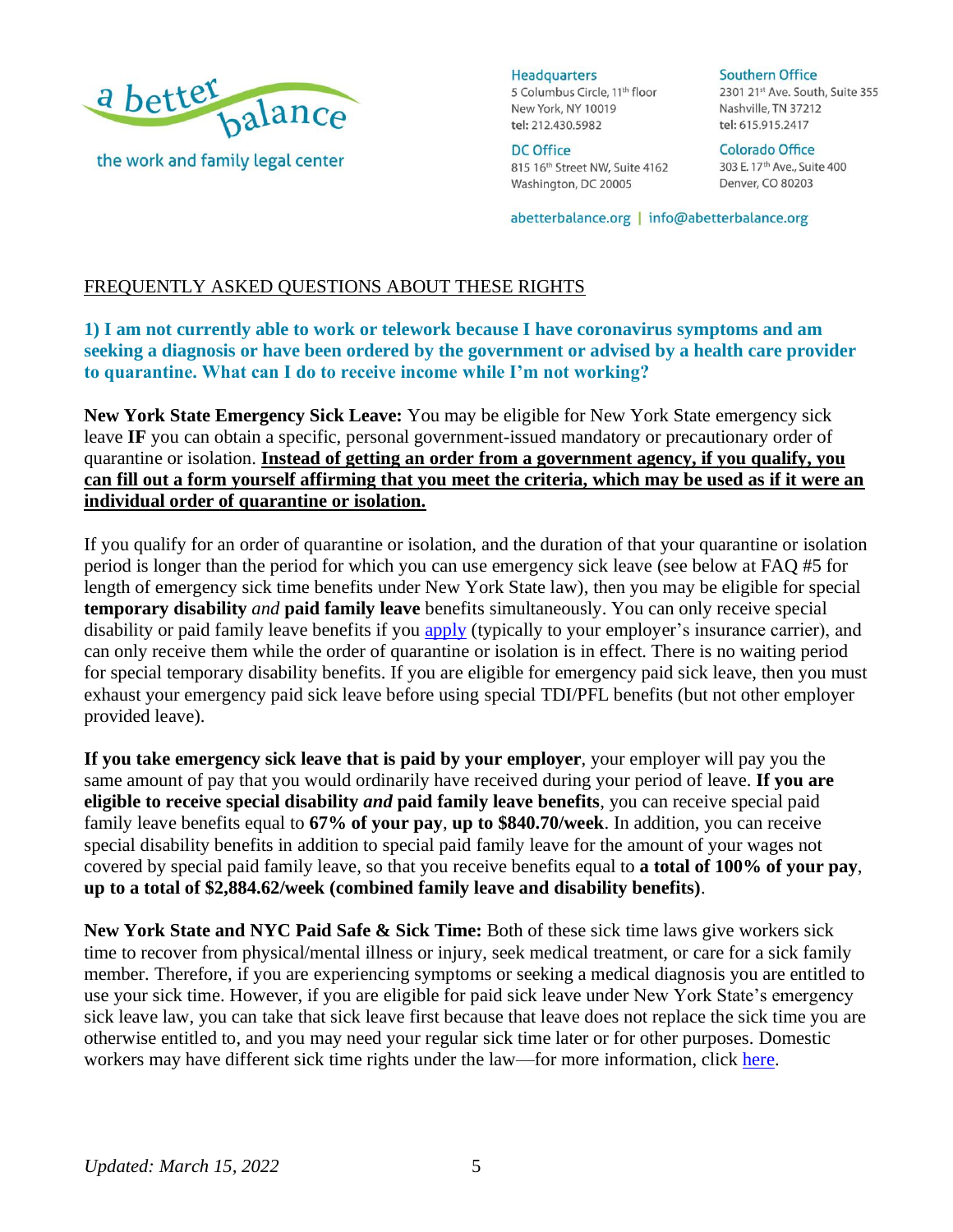

**DC Office** 815 16th Street NW, Suite 4162 Washington, DC 20005

**Southern Office** 2301 21st Ave. South, Suite 355 Nashville, TN 37212 tel: 615.915.2417

**Colorado Office** 303 E. 17th Ave., Suite 400 Denver, CO 80203

abetterbalance.org | info@abetterbalance.org

• **If you work in New York State or New York City**, you earn **1 hour** of sick time for every **30 hours** worked. The amount of time you will be able to use will depend on the size of your employer, as explained in Section B above.

## **2) I am not currently able to work or telework because my child's school or daycare is closed due to a public health crisis related to coronavirus, or my child's childcare provider is unavailable due to the coronavirus. I am caring for that child. What can I do to receive income while I'm not working?**

**New York State Emergency Sick Leave:** In most cases of school closure, New York State Emergency Sick Leave will not be available because it is necessary that the child you are caring for qualify for a **personal mandatory or precautionary order of quarantine or isolation (see Question 1 above)** . However, if your child qualifies for such an order (for example, because your child has tested positive for COVID-19), you *may* be eligible for [paid family leave](https://paidfamilyleave.ny.gov/paid-family-leave-family-care) benefits (not special TDI benefits).

**New York State Paid Safe & Sick Time:** The New York State paid safe & sick time law does not give workers a clear right to use their sick time because their child's school or daycare is closed unless they would otherwise be able to use their sick time (for example, if they are sick or caring for a sick family member). However, because workers are able to use sick time for preventive care of a physical or mental illness, injury, or health condition, depending on the type of health emergency and reasons for closure, workers may be able to use their sick time because their work or their child's school is closed. There is no requirement that you use sick time to which you are entitled under New York State's paid safe & sick time law before accessing the New York State emergency coronavirus sick time. You can find more information on this permanent paid sick time law [here.](https://www.abetterbalance.org/resources/know-your-rights-new-york-state-paid-sick-time/)

**NYC Paid Safe & Sick Time:** The New York City Earned Safe and Sick Time Act gives workers the right to earn and use sick time for a variety of sick and safe time purposes whether related to coronavirus or not, including when a worker's child's school/place of care is closed due to a public health emergency. **See Question #1 for an explanation of sick time that's available to you under this law.**  There is no requirement that you use sick time to which you are entitled under New York City's paid sick & safe time law before accessing the New York State emergency coronavirus sick time. You can find more information on this permanent paid sick time law [here.](https://www.abetterbalance.org/resources/know-your-rights-new-york-city-paid-sick-time/)

**3) I am not currently able to work or telework because I need to care for someone else who has been ordered by the government or advised by a health care provider to quarantine due to coronavirus. What can I do to receive income while I'm not working?**

**New York State Emergency Sick Leave/Special Paid Family Leave:** The New York State Emergency Sick Leave law specifically allows paid family leave to be used to care for a minor dependent child who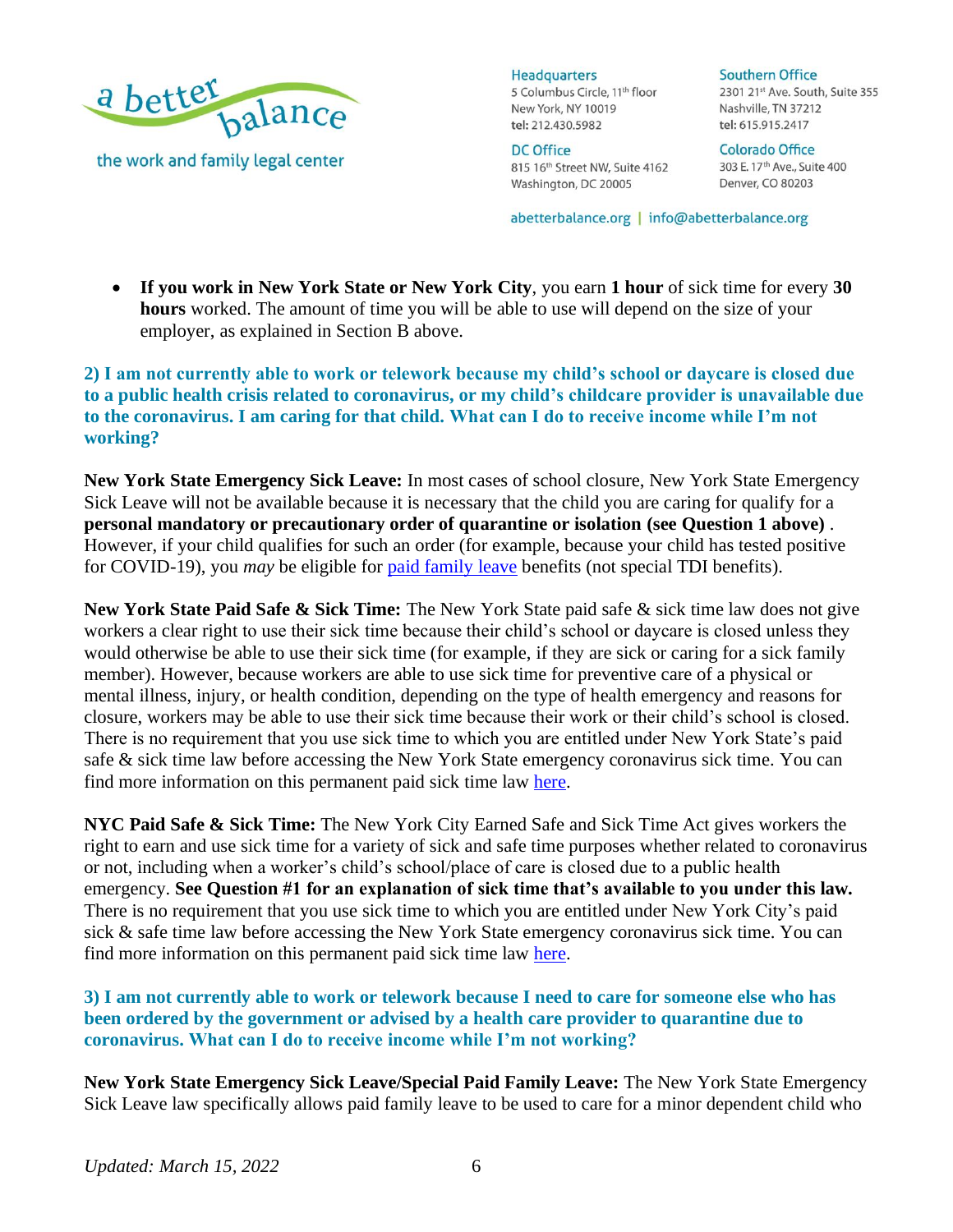

**DC Office** 815 16th Street NW, Suite 4162 Washington, DC 20005

**Southern Office** 2301 21st Ave. South, Suite 355 Nashville, TN 37212 tel: 615.915.2417

**Colorado Office** 303 E. 17th Ave., Suite 400 Denver, CO 80203

abetterbalance.org | info@abetterbalance.org

qualifies for an order or quarantine or isolation due to COVID-19. See Question 1 above for more information on who qualifies. Therefore, if the person you are caring for is a minor dependent child and is qualified for such a specific order (for example, because they have tested positive for COVID-19) , you *may* be eligible for **paid family leave** benefits (not special TDI benefits). **Instead of getting an order from a government agency, if you qualify, you can fill out a form yourself affirming that you meet the criteria, which may be used as if it were an individual order of quarantine or isolation.**

**Non-Emergency NYS Paid Family Leave** might be available if the individual you are caring for is a **family member (child, parent, parent-in-law, spouse, domestic partner, grandchild, or grandparent).** New York's Paid Family Leave law provides leave rights that may be useful if you need time off to care for a covered family member. New York's Paid Family Leave law guarantees covered workers time off to, among other things, care for a seriously ill family member. A COVID-19 diagnosis [is a serious health condition](http://www.wcb.ny.gov/content/main/wclaws/Covid-19SeriousHealthCondition/) under the Paid Family Leave law. Accordingly, if a family member is diagnosed with COVID-19, covered workers can take New York Paid Family Leave to care for them. For more about New York Paid Family Leave, see [here.](https://www.abetterbalance.org/family-leave-works-new-york/)

**New York State and NYC Paid Safe & Sick Time:** You can use regular paid sick time to care for a **family member** who needs medical diagnosis, care or treatment of a mental or physical illness, injury or health condition or who needs preventive medical care. It can be argued that the need to stay home due to a doctor's order about your family member's health condition is covered. See Question #1 for an explanation of sick time that's available for workers in New York State and New York City.

The definition of "family member" for whom you can take leave differs between the two laws:

- o Under New York State's paid safe & sick time law, a family member is a child, spouse, domestic partner, parent, parent or child of a spouse or domestic partner, grandparent, grandchild, or sibling.
- o Under New York City's Earned Safe and Sick Time Act, a family member is a child, spouse, domestic partner, parent, parent or child of a spouse or domestic partner, grandchild, grandparent, or sibling or someone related to you by blood or people whose relationship to you is like a family a relationship.

#### **4) I have an appointment to receive the COVID-19 vaccine. What are my leave rights?**

As of March 12, 2021, public and private sector employees throughout New York State have the right to up to **4 hours** of paid leave per vaccine injection to receive the COVID-19 vaccine. Thus, if you receive a COVID-19 vaccine that requires two shots, you may be eligible for up to 8 hours of paid COVID-19 vaccination leave. This COVID-19 vaccination leave is available until December 31, 2022. Time off under the COVID-19 vaccine law is separate from and in addition to other time off to which you are entitled, including time off under the New York City and New York State permanent paid sick time laws. For more information, see Section C above.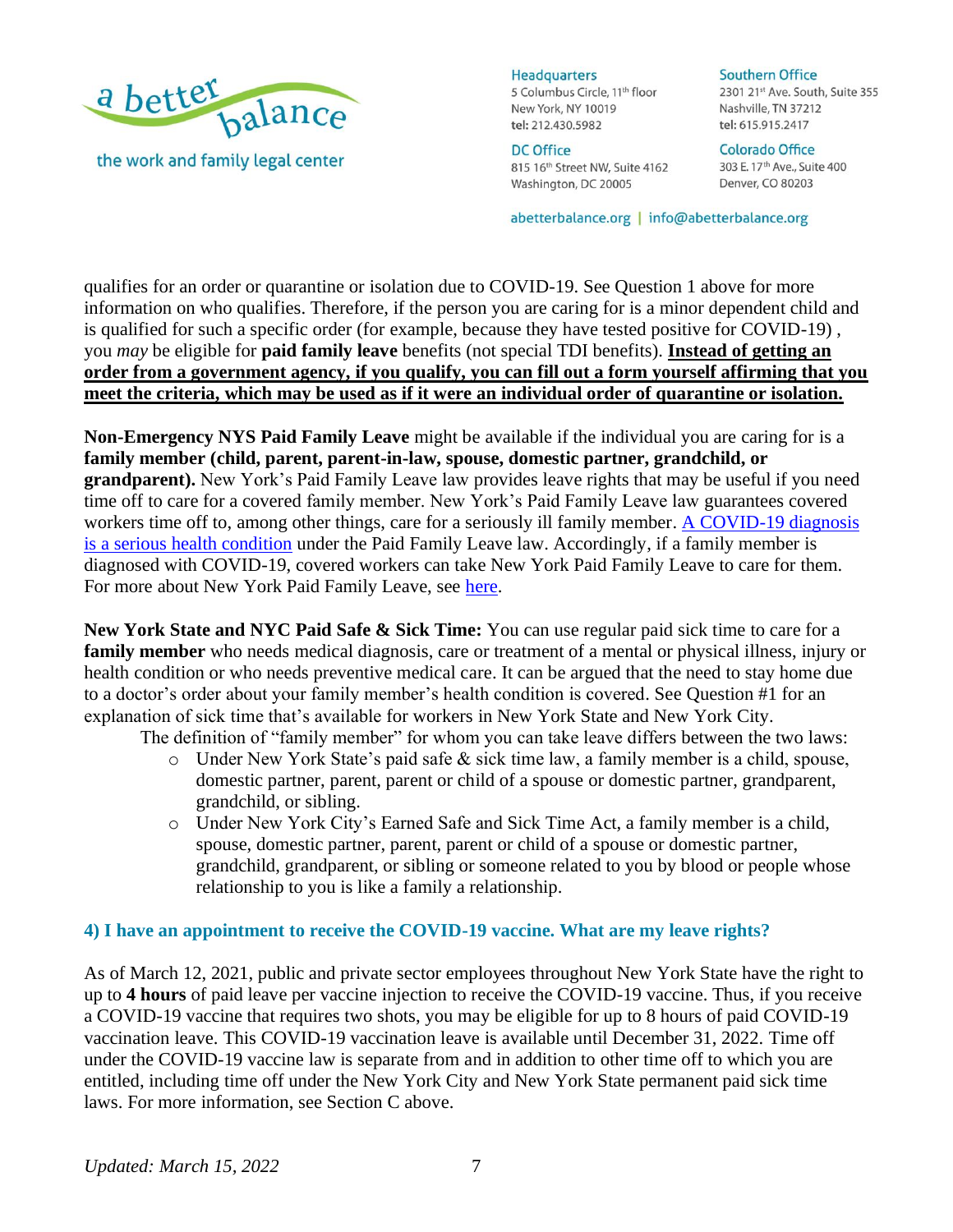

DC Office 815 16th Street NW, Suite 4162 Washington, DC 20005

**Southern Office** 2301 21st Ave. South, Suite 355 Nashville, TN 37212 tel: 615.915.2417

**Colorado Office** 303 E. 17th Ave., Suite 400 Denver, CO 80203

abetterbalance.org | info@abetterbalance.org

If you need additional time in relation to COVID-19 vaccination, such as to recover from side effects of the vaccine or to help a family member get the vaccine, you may also have additional rights under the New York State or New York City sick time laws explained in Section B above.

### **5) My child has an appointment to receive the COVID-19 vaccine. What are my leave rights?**

As of November 2, 2021, employees throughout New York City have the right to up to **4 hours** of paid leave per vaccine injection per child to help your child receive the COVID-19 vaccine and recover from related side effects. Thus, if you have two children, both of whom receive a vaccine that requires two doses, you could take up to a total of 16 hours of COVID-19 child vaccination time. This leave is only available for a minor child or a child who is unable to care for themselves because of a mental or physical disability. COVID-19 child vaccination leave is available until December 31, 2022. Time off under the COVID-19 vaccine law is separate from and in addition to your earned sick time to which you may be entitled under the New York City Earned Safe & Sick Time Law. For more information, see Section C above.

If you need additional time in relation to COVID-19 vaccination, such as to recover from side effects of the vaccine or to help a family member get the vaccine, you may also have additional rights under the New York State or New York City sick time laws explained in Section B above.

### **6) I am immunocompromised, but I am not sick. I received an order from my doctor to quarantine. Am I eligible for any leave or benefits?**

**New York State Emergency Sick Leave:** Not available for this purpose.

**New York State and NYC Safe & Sick Time**: Under the regular paid sick time laws in New York State and New York City you can use sick time to care for your own health condition, so you should be able to use paid sick leave in this situation where a doctor has advised quarantine due to a health condition.

**Additional Laws:** In addition to the laws above, if you are afraid to go to work because you have a disability and may be more at risk than others, please see this page about the **Americans with Disabilities** [Act.](https://www.abetterbalance.org/eeoc-issues-guidance-for-the-ada-pandemic-preparations-in-the-workplace/)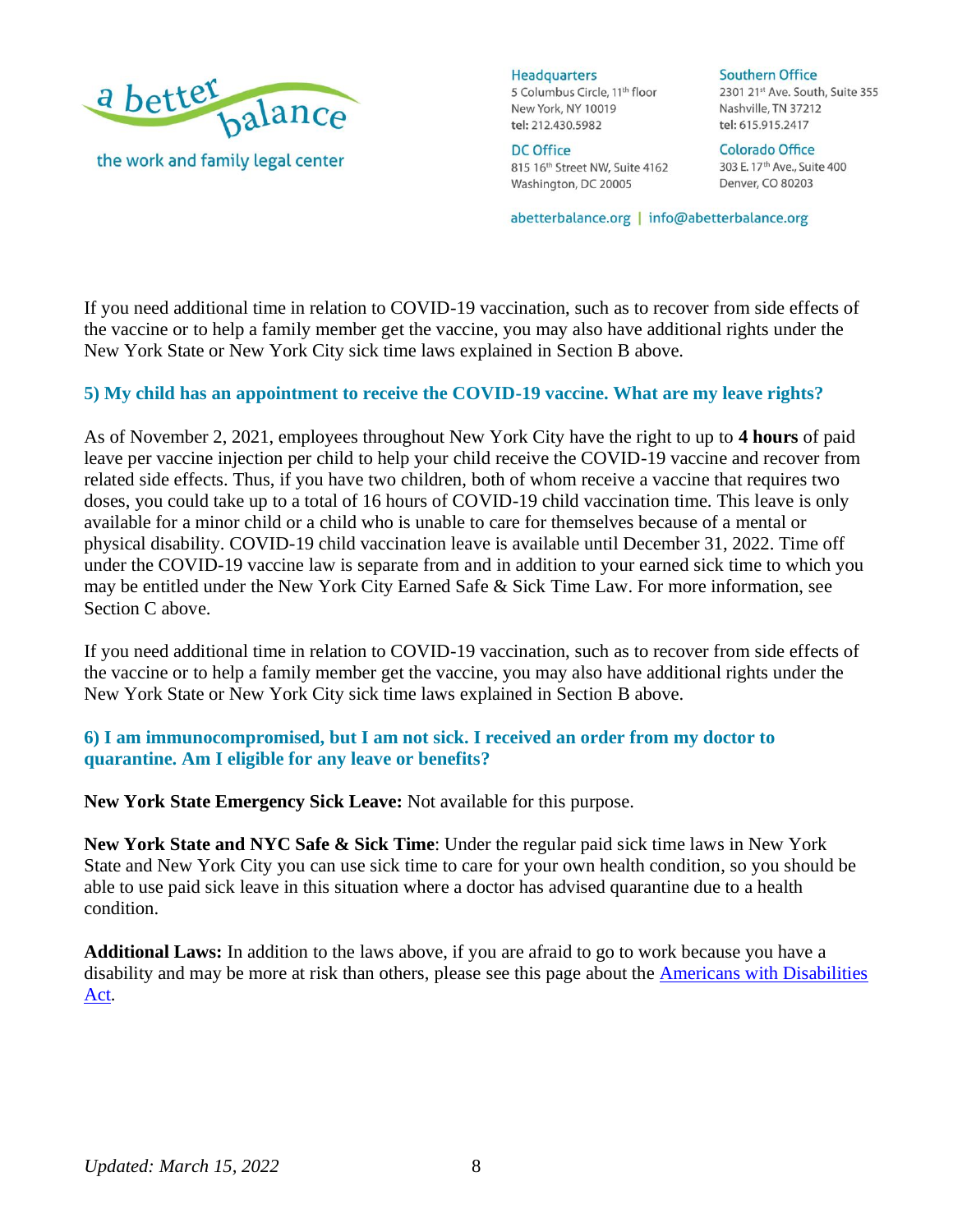

**DC Office** 815 16th Street NW, Suite 4162 Washington, DC 20005

**Southern Office** 2301 21st Ave. South, Suite 355 Nashville, TN 37212 tel: 615.915.2417

**Colorado Office** 303 E. 17th Ave., Suite 400 Denver, CO 80203

abetterbalance.org | info@abetterbalance.org

# **7) I qualify for benefits under the NYS Emergency Sick Leave Law. How much emergency sick leave can I use?**

You are entitled to leave under the NYS Emergency Sick Leave Law for the duration of your quarantine/isolation order but the way in which you can access the emergency sick leave and how much money you are eligible for depends on the size or nature of your employer:

- If your employer has **10 or fewer employees (with net annual income of less than \$1 million in the last tax year)**, you can apply to receive temporary disability and paid family leave benefits that become payable on your first full day of unpaid quarantine or isolation. Although your employer is not obligated to pay you, you can take unpaid sick leave for the duration of your quarantine or isolation order.
- If your employer has **between 11 and 99 employees or your employer has a net annual income of more than \$1 million**, you can take paid sick leave for a period of 5 calendar days, followed by unpaid sick leave for the remainder of the quarantine/isolation order. If your quarantine or isolation lasts longer than 5 days, you can apply to receive disability and paid family leave benefits that become payable on your first full day of unpaid quarantine or isolation.
- If your employer has **100 or more employees**, you can take paid sick leave for a period of 14 calendar days during the quarantine/isolation order.
- If you work for a **public employer**, such as a school district, you can take paid sick leave for a period of 14 calendar days during the quarantine/isolation order.

**If your minor child is eligible for a mandatory or precautionary order of quarantine or isolation and you must leave work to care for them** *and* **you work for a private sector (non-government) employer,** you can apply for special paid family leave benefits during the period of quarantine or isolation.

**If you are or were previously subject to a period of mandatory quarantine or isolation during which you used sick time under the New York State Emergency Sick Leave law, and subsequently test positive for COVID-19, you may be eligible for additional sick time under the law.** An employee can qualify for sick leave under New York's COVID-19 sick leave law for up to three orders of quarantine or isolation. Accordingly, you may be entitled to leave under the NYS Emergency Sick Leave Law for the duration of your order of quarantine/isolation, for up to three separate orders of quarantine/isolation; this could include separate orders that occur back to back, such as if you complete a period of quarantine/isolation and then immediately test positive again. The second and third orders of quarantine/isolation must be based on a positive COVID-19 test. See [here](https://dol.ny.gov/system/files/documents/2021/01/covid-19-sick-leave-guidance_1.pdf) for more information.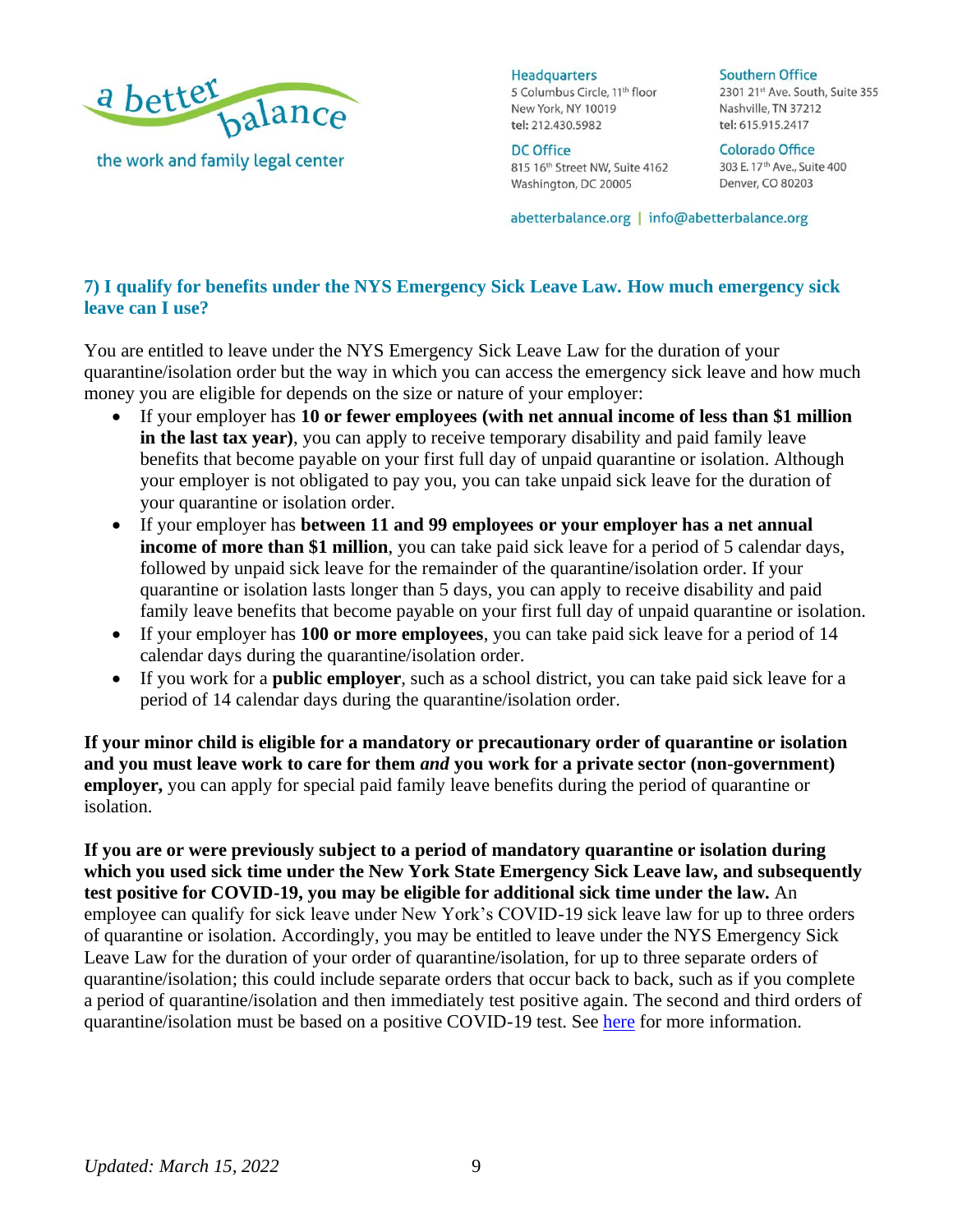

**DC Office** 815 16th Street NW, Suite 4162 Washington, DC 20005

**Southern Office** 2301 21st Ave. South, Suite 355 Nashville, TN 37212 tel: 615.915.2417

**Colorado Office** 303 E. 17th Ave., Suite 400 Denver, CO 80203

abetterbalance.org | info@abetterbalance.org

# **8) My employer mandated that I remain out of work due to exposure or potential exposure to COVID-19. Can I qualify for benefits under the NYS Emergency Sick Leave Law?**

As discussed in Question #1 above, you can qualify for leave under the NYS Emergency Sick Leave law if you *are* subject to a mandatory or precautionary order of quarantine or isolation (such as if you test positive for COVID-19). **Instead of getting an order from a government agency, if you qualify, you can fill out a form yourself affirming that you meet the criteria, which may be used as if it were an individual order of quarantine or isolation.**

In addition, if your employer is requiring you to remain out of work due to exposure or potential to COVID-19 *but you are not subject to a mandatory or precautionary order of quarantine or isolation*, you may still be entitled to paid time off. See [here](https://dol.ny.gov/system/files/documents/2021/01/covid-19-sick-leave-guidance_1.pdf) for more information.

Keep in mind that, as noted in Section A above, you are not eligible for leave and benefits under NYS Emergency Sick Leave if you are not sick *and* can work remotely.

# **9) Will I be paid differently if I work part-time?**

**NYS Emergency Sick Leave:** No. Under the law, part-time employees should be paid the normal rate they would be paid for the amount of time during the 5 or 14 calendar day period, depending on the size of their employer.

**New York State and NYC:** Part time workers will earn the same rate of pay they normally earn for the hours for which they take sick time under the law.

#### **10) Is my job safe if I use these benefits?**

Under all of these laws, you are entitled to return to your job and are protected against retaliation after you have taken emergency sick leave or have received special disability and paid family leave benefits. You are also entitled to continuation of your health insurance while you are on leave under any of these laws. Any leave under any of these laws should not be counted as an absence that may lead to or result in discipline, discharge, demotion, or any other adverse action.

### **11) Do I have to use accrued sick leave or paid leave separate from emergency coronavirus sick time before I use New York State Emergency Sick Leave?**

No, you are not required to use your accrued sick leave or other accrued paid leave that your employer may provide before using New York State Emergency Sick Leave. Emergency sick leave provided by your employer is available for immediate use, regardless of how long you have been employed; if your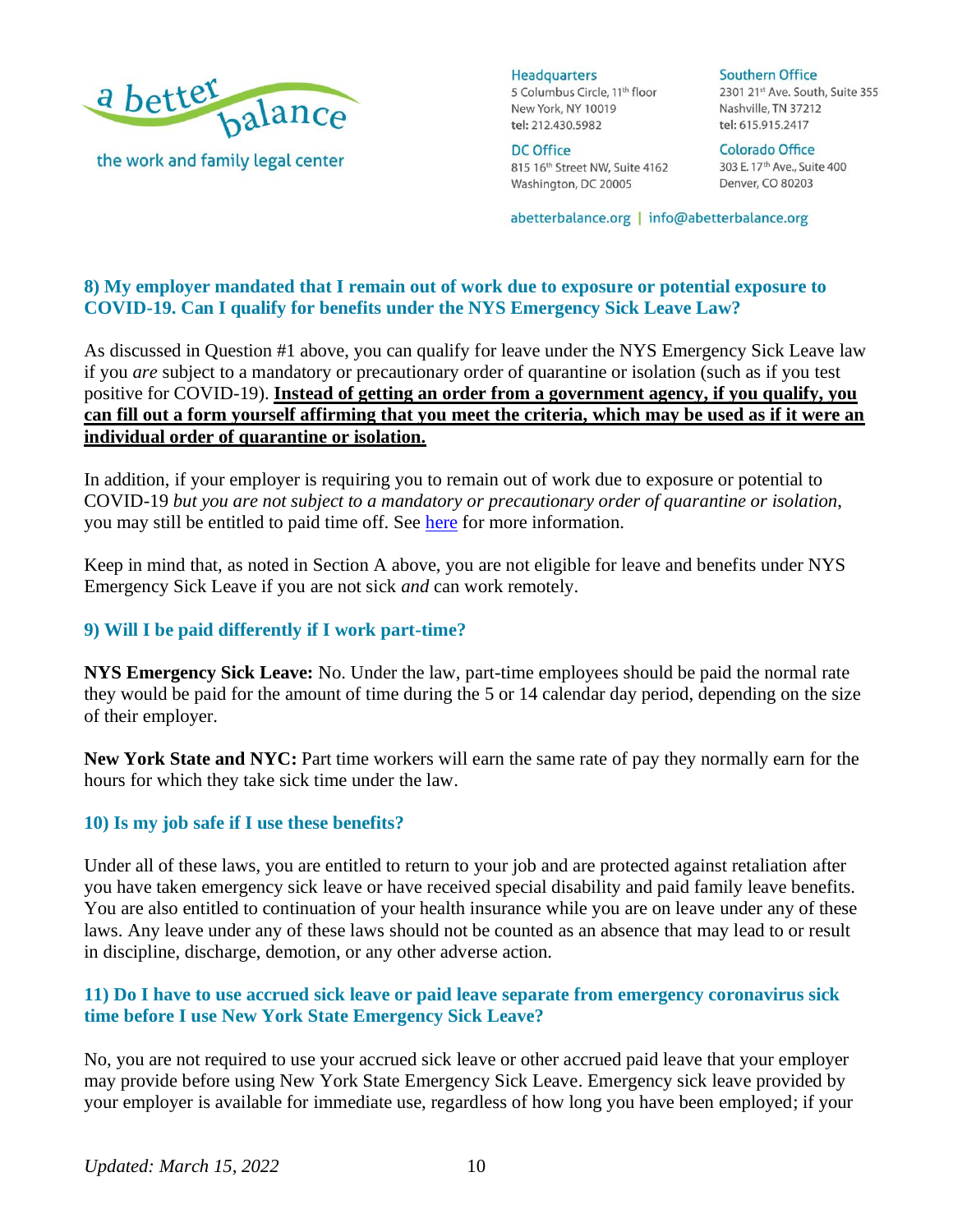

**DC Office** 815 16th Street NW, Suite 4162 Washington, DC 20005

**Southern Office** 2301 21st Ave. South, Suite 355 Nashville, TN 37212 tel: 615.915.2417

**Colorado Office** 303 E. 17th Ave., Suite 400 Denver, CO 80203

abetterbalance.org | info@abetterbalance.org

benefits are provided through special paid family leave or temporary disability benefits, you may need to have been employed by your employer for a certain period of time to qualify. The New York State Emergency Sick Leave Law offers emergency leave and benefits for eligible employees in addition to paid sick leave offered through employers. It does not count against your accrued sick leave or other paid time off. If you are also eligible for paid sick leave through your employer, then you will receive the ordinary amount of pay for the specified period (5 or 14 calendar days).

### **12) When can I start using my sick leave?**

**NYS Emergency Sick Leave:** Emergency sick and special family leave or special temporary disability insurance benefits are immediately available if you qualify.

**New York State Paid Safe & Sick Time:** You begin earning sick time as soon as you begin employment and you can use it as soon as it's earned.

**NYC Paid Safe & Sick Time:** You begin earning sick time as soon as you begin employment and you can use it as soon as it's earned. If you know in advance that you will need sick time, your employer can require you to tell him/her up to 7 days before. Otherwise you can be required to tell your employer as soon as possible. If you use sick time for more than 3 work days in a row, your employer can require a note from a health care provider. The note does not need to describe the health issue—only your need for the amount of sick time taken. However, if your employer requests a doctor's note, they must reimburse you for any fee your health care provider charges you to provide documentation.

# **13) I'm self-employed, am I eligible for leave and benefits in New York?**

**NYS Emergency Sick Leave:** As a self-employed worker (including freelancers and independent contractors), you can receive special disability and paid family leave benefits if you have opted in to temporary disability insurance and paid family leave coverage by purchasing a policy. However, if you are not already opted into this program, you will not be covered for paid family leave benefits until you have carried coverage for two years unless you have recently (within the last 26 weeks) become selfemployed; note that this waiting period does not apply to disability benefits.

#### **14) I have lost my job because of the coronavirus. What can I do?**

If you have lost your job because of COVID-19, you may be eligible for [state unemployment](https://labor.ny.gov/unemploymentassistance.shtm) insurance.